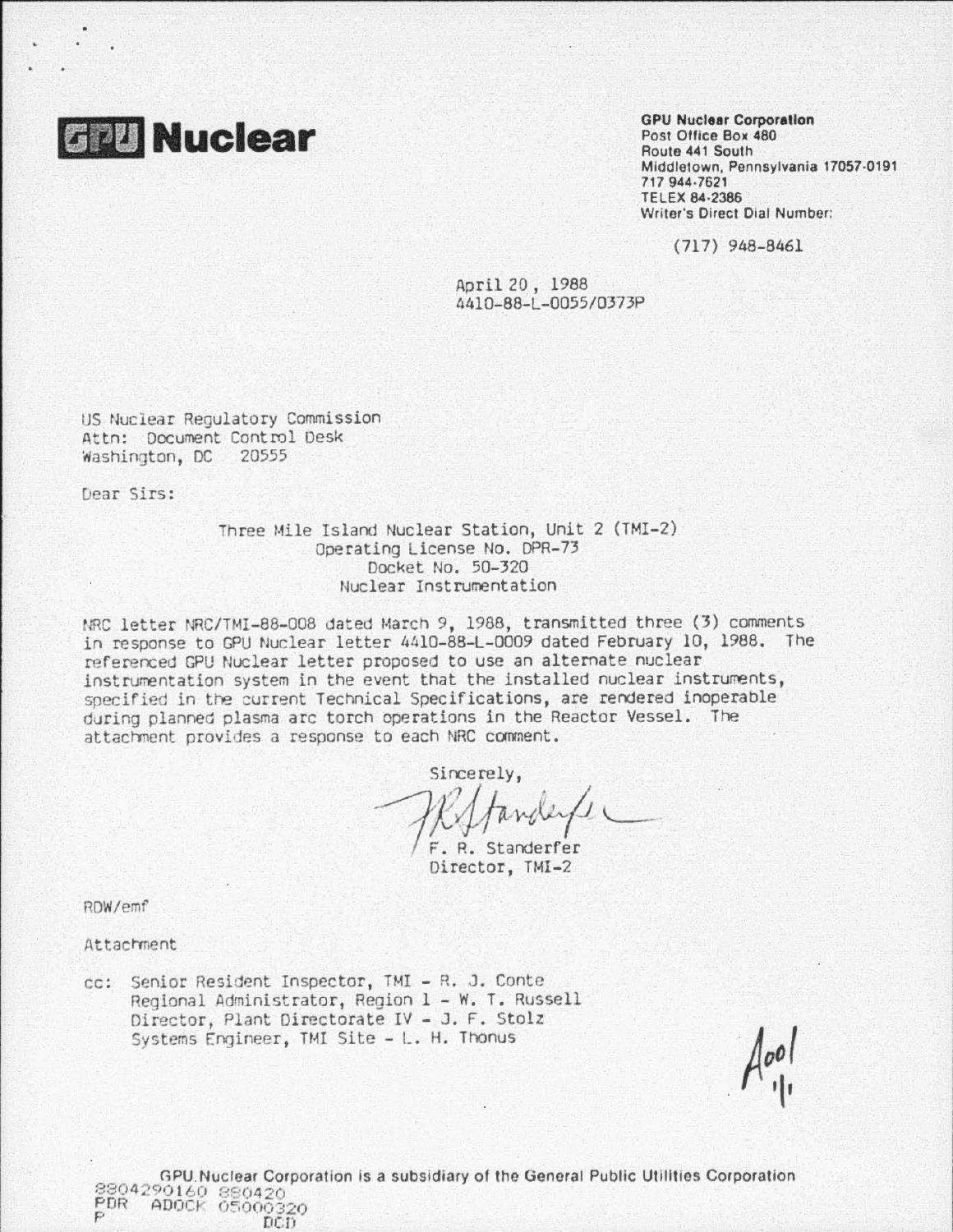## NRC COMMENT 1

 $\bullet$ 

Provide a more detailed description of the alternate NI system including the sensitivity, range, reliability, and alarm capability.

## GPU NUCLEAR RESPONSE

The alternate nuclear detector manufacturer is Reuter Stokes Corporation, subsidiary of the General Electric Company, which develops and provides nuclear monitoring systems to the nuclear industry.

The detectors that GPU Nuclear will employ in the alternate NI system are a fission counter/chamber type which will be used in the counting mode *in* low· neutron flux fields. Neutron sensitivity is provided by concentric cylinders coated with uranium oxide. Aluminum is used in the construction of these cylinders to minimize neutron absorption and residual activation. The detector insulators are of a high purity alumina ceramic design intended to provide stable, long-term, noise-free operation of the detectors.

The detector specifications are as follows:

# MAXIMJM\_RATINGS

Voltage Temperature U-235 Load

1000 Volts 225°C 3.56 Grams

### TYPICAL OPERATING CHARACTERISTICS

As a Counter:

Tnermal Neutron Sensitivity 1.3 cps/nv • 20% Thermal Neutron Flux Range Voltage Range Collection Time

 $.03$  to  $3 \times 10^{+4}$ nv \* 200 to 900 v Nl20 to 170 ns

As an Ionization Chamber: Thermal Neutron Sensitivity Gamma Sensitivity Thermal Neutron Flux Range  $1.8 \times 10^{-13}$ amp/ny  $+20\%$  $8 \times 10^{-11}$ amps/R/h  $\frac{1}{20\%}$  $N10^5$  to  $10^{11}$ nv

### ELECTRICAL CHARACTERISTICS

Capacitance Resistance

450 pf  $>10^{12}$ ohms

The detector readout equipment is supplied by Tennelec Incorporated. Tennelec also supplies radiation detection measuring and counting system equipment throughout the commercial nuclear power industry.

• nv (neutron flux) = neutron cm2 · sec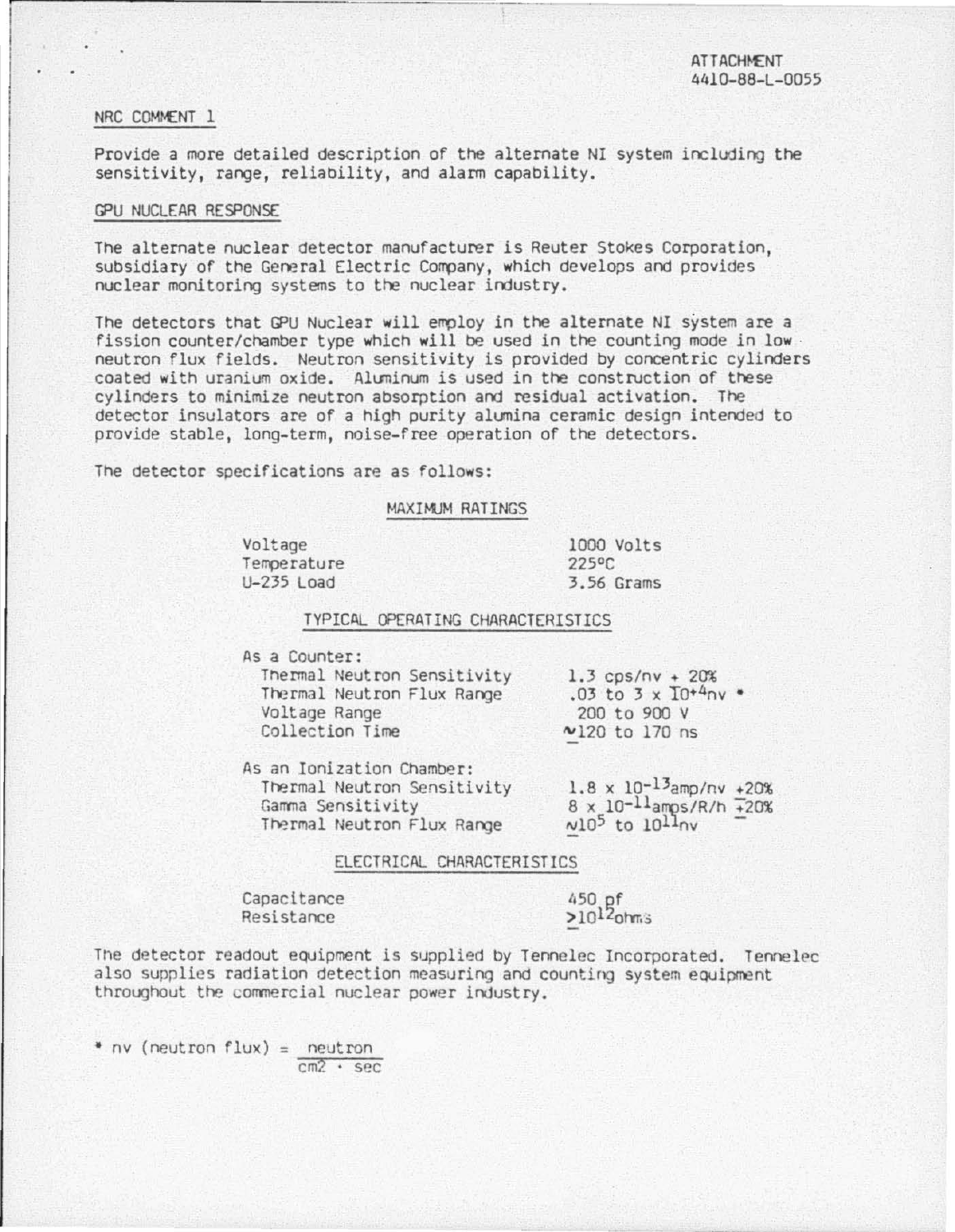The following block diagram illustrates the equipment that ls belng used for the alternate NI strings:



• !nc1udes Alarm Jnd1cat1on

The TC 527 ratemeter is a stable, highly accurate device with simultaneous logarit hnic and linear displays. Two scales are provided with the following ranges:

| Logarithmic |  | 10 to $10^{+8}$ cps |  |
|-------------|--|---------------------|--|
| Linear      |  | 0 to $10^{+8}$ cps  |  |

The readout module also contains a built-in calibrator and a local audio alarm function with an adjustable threshold and variable tone for indication of count rate. Additionally, a remote strip chart recorder will be connected to the ratemeter and located in the Control Room. Alarm indication will also be rrovided in the Control Room to provide timely response to changes in the reactivity of the core. The detector and readout strings are connected via a General Electric radio frequency coaxial low capacitance cable to minimize noise induction.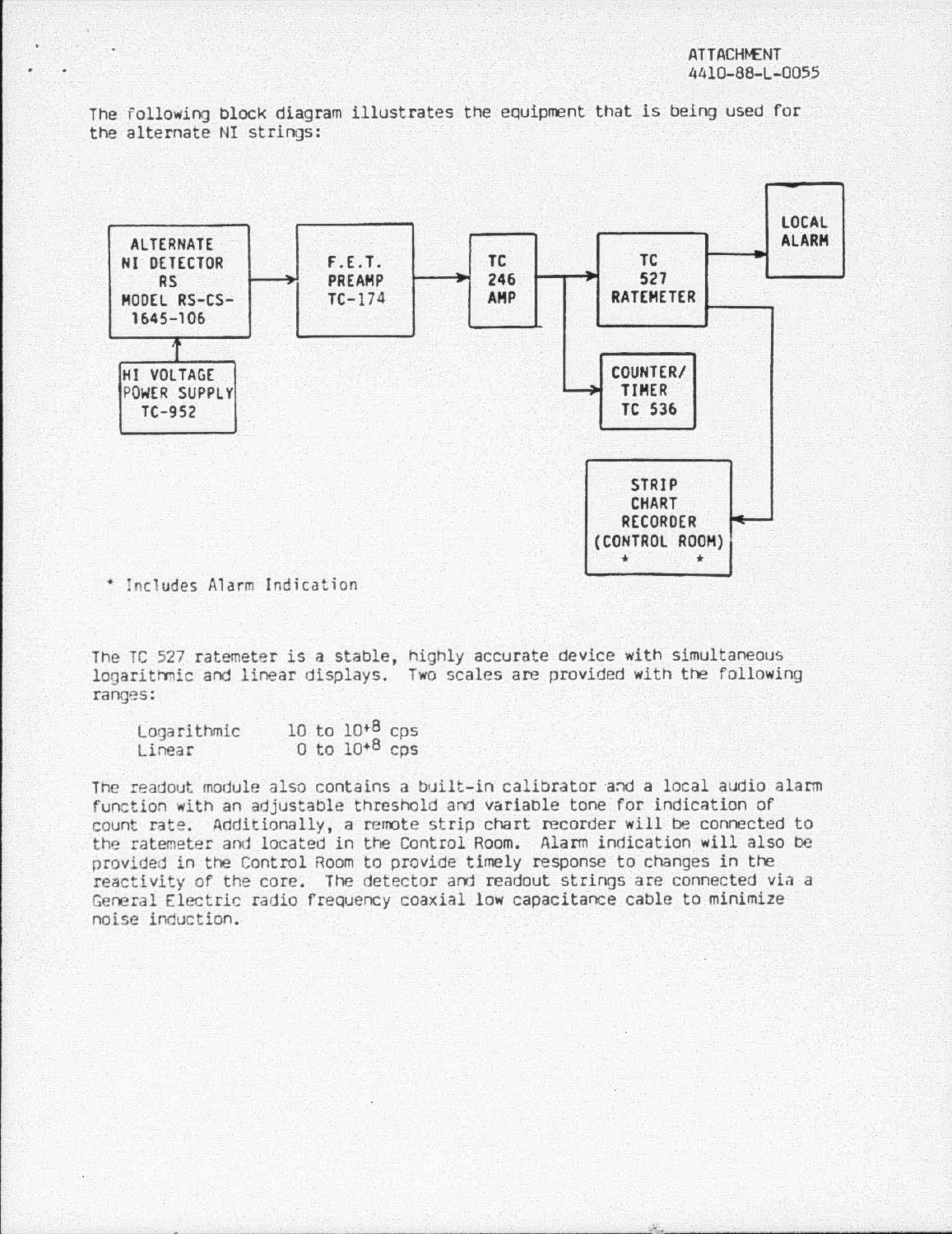# NRC COMMENT 2

What actions do you plan to take if the alternate NI system is adversely affected by the plasma arc cutting unit?

### G'U NUCLEAR RESPONSE

Should the alternate NI detectors fail during plasma arc cutting, the action statement of Technical Specification 3.3.1.1, "Neutron Monitoring," will be implemented. Specifically, action statement (b) requires that with no source range neutron monitoring channels operable: "...suspend all activities involving CORE ALTERATION, verify compliance with the boron concentration reouirement of Specification 3.1.1.2 at least once per 24 hours by a mass balance calculation and at least once per 7 days by a chemical analysis and restore at least one source range neutron monitoring channel to operaole status within 7 days. If not restored to operable status within 7 days, promptly, but not later than 30 days from loss of operability, prepare and submit a Special Report to the Commission pursuant to Specification 6.9.2, outlining the cause of the malfunction(s), the plans for monitoring the conditions of the core and the plans for resumption of activities involving CORE ALTERATIONS.''

#### NRC COMMENT 3

How well will the alternate NI system be coupled with the fuel bearing region of the Reactor Vessel?

### GPU NUCLEAR RESPONSE

In 1986, a technical evaluation (Reference l) was performed to examine the nature and the causes of the signal response of the HII-2 source range monitors (SRM), designated NI-1 and NI-2, for several defueling operations. The calculations for these analyses utilized with DOT 4,3, an industry standard neutron transport code (Reference 2). The analyses successfully predicted the actual SRM response (0.776 cps calculated versus 1.1 cps measured).

This sane method has been used to provide preliminary estimates for the fission chambers designated as the alternate NIs. The geometry model used in the latest analysis simulates the current TMI-2 geometry. It is assumed that all fuel material has been removed from the core region of the Reactor Vessel. Fuel was located in three (3) regions of the model: 1) the Reactor Vessel lower head region, 2) the lower core support assembly region, and 3) behind the core baffle plates. Based on this geometry, GPU Nuclear plans to position the fission chambers inside the downcomer region of the Reactor Vessel. The instruments will extend down as far as physically possible into the region along the lower core support assembly.